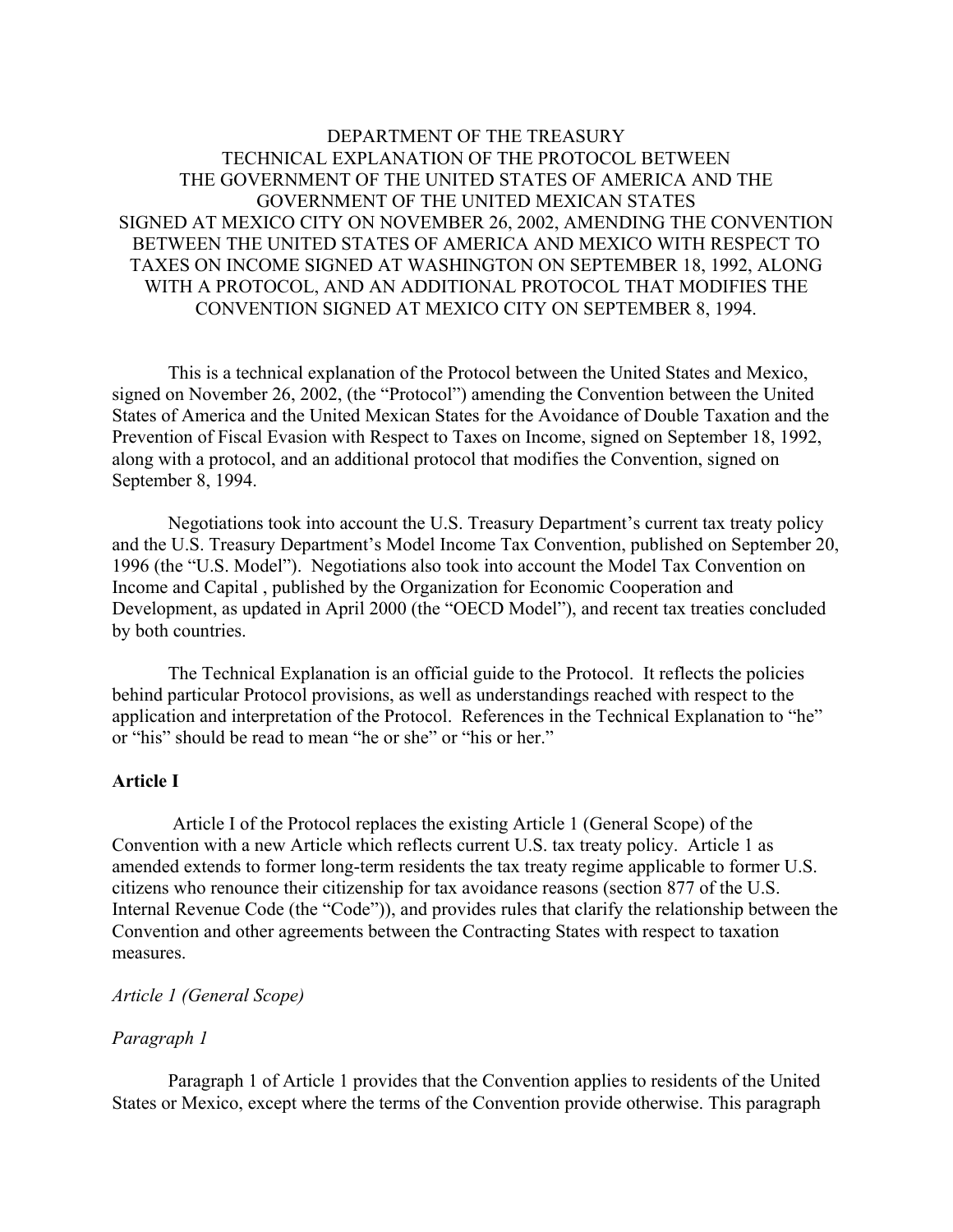has simply been restated and not amended. Under Article 4 (Residence), a person is generally treated as a resident of a Contracting State if that person is, under the laws of that State, liable to tax therein by reason of his domicile, residence or other similar criteria. However, if a person is considered a resident of both Contracting States, Article 4 provides rules for determining a single State of residence (or no State of residence). This determination governs for all purposes of the Convention.

Certain provisions are applicable to persons who may not be residents of either Contracting State. For example, Article 20 (Government Service) may apply to an employee of a Contracting State who is resident in neither State. Under Article 27 (Exchange of Information), information may be exchanged with respect to residents of third states.

### *Paragraph 2*

Paragraph 2 states the generally accepted relationship both between the Convention and domestic law and between the Convention and other agreements between the Contracting States (*i.e.*, that no provision in the Convention may restrict any exclusion, exemption, deduction, credit or other allowance accorded by the tax laws of the Contracting States, or by any other agreement between the Contracting States). This paragraph has simply been restated and not amended. The relationship between the non-discrimination provisions of the Convention and other agreements is addressed not in paragraph 2 but in paragraph 3.

Under paragraph 2, for example, if a deduction would be allowed under the Code in computing the U.S. taxable income of a resident of Mexico, the deduction also is allowed to that person in computing taxable income under the Convention. Paragraph 2 also means that the Convention may not increase the tax burden on a resident of a Contracting State beyond the burden determined under domestic law. Thus, a right to tax given by the Convention cannot be exercised unless that right also exists under internal law.

It follows that, under the principle of paragraph 2, a taxpayer's U.S. tax liability need not be determined under the Convention if the Code would produce a more favorable result. A taxpayer may not, however, choose among the provisions of the Code and the Convention in an inconsistent manner in order to minimize tax. For example, assume that a resident of Mexico has three separate businesses in the United States. One is a profitable permanent establishment and the other two are trades or businesses that would earn taxable income under the Code but that do not meet the permanent establishment threshold tests of the Convention. One is profitable and the other incurs a loss. Under the Convention, the income of the permanent establishment is taxable in the United States, and both the profit and loss of the other two businesses are ignored. Under the Code, all three would be subject to tax, but the loss would offset the profits of the two profitable ventures. The taxpayer may not invoke the Convention to exclude the profit of the profitable trade or business and invoke the Code to claim the loss of the losing trade or business against the profit of the permanent establishment. *See* Rev. Rul. 84-17, 1984-1 C.B. 308. If, however, the taxpayer invokes the Code for the taxation of all three ventures, the taxpayer would not be precluded from invoking the Convention, for example, with respect to any dividend income the taxpayer may receive from the United States that is not effectively connected with any of the taxpayer's business activities in the United States.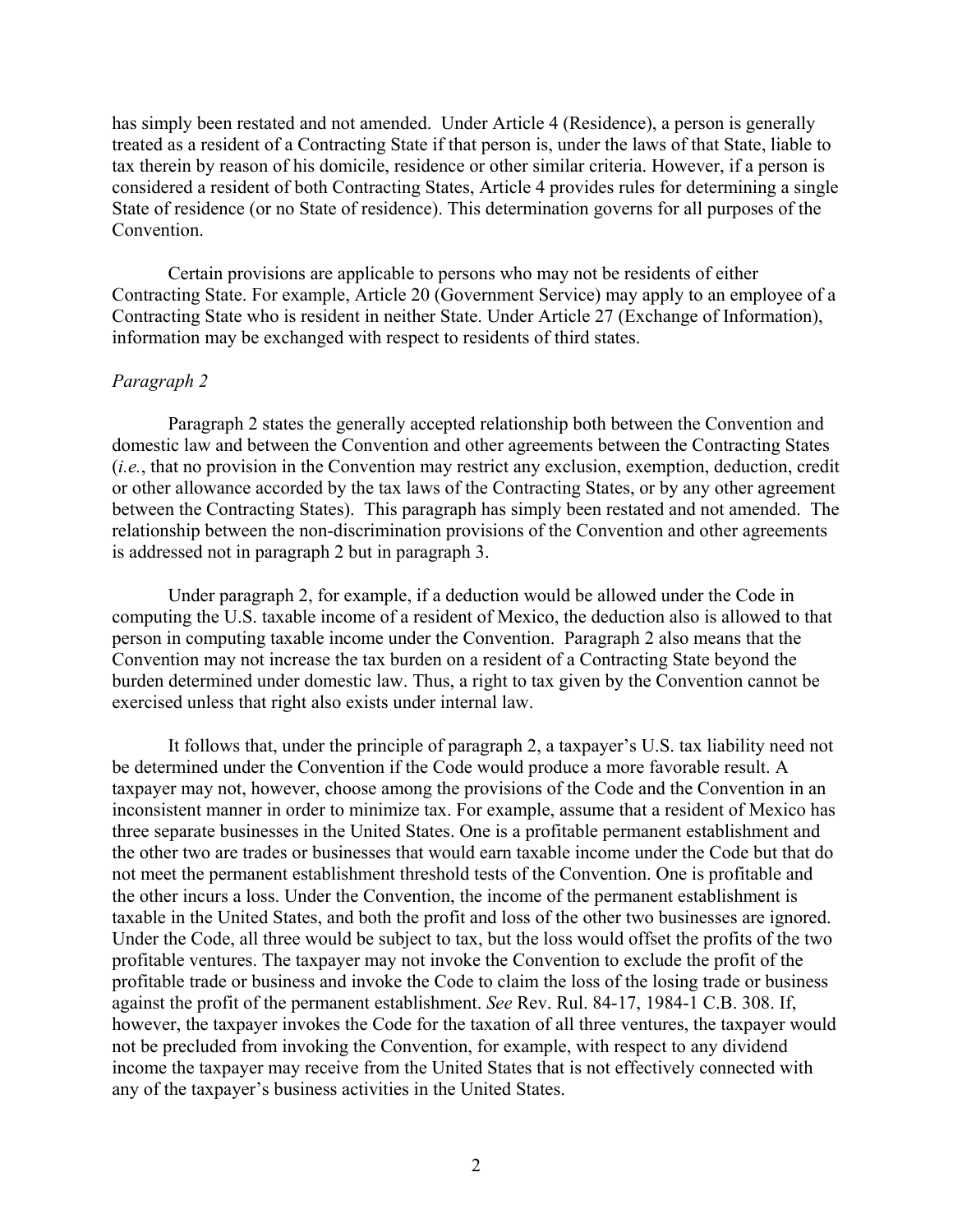Similarly, nothing in the Convention can be used to deny any benefit granted by any other agreement between the United States and Mexico. For example, if certain benefits are provided for military personnel or military contractors under a Status of Forces Agreement between the United States and Mexico, those benefits will be available to residents of the Contracting States regardless of any provisions to the contrary (or silence) in the Convention.

#### *Paragraph 3*

Paragraph 3 specifically relates to non-discrimination obligations of the Contracting States under other agreements. The provisions of paragraph 3 are an exception to the rule provided in subparagraph (b) of paragraph 2 of this article under which the Convention shall not restrict in any manner any benefit now or hereafter accorded by any other agreement between the Contracting States.

Subparagraph (a) of paragraph 3 provides that, notwithstanding any other agreement to which the Contracting States may be parties, a dispute concerning the interpretation or application of the Convention, including a dispute concerning whether a taxation measure is within the scope of the Convention, shall be considered only by the competent authorities of the Contracting States, and the procedures under Article 26 (Mutual Agreement Procedure) of the Convention exclusively shall apply to the dispute. Thus, dispute-resolution procedures that may be incorporated into trade, investment, or other agreements between the Contracting States shall not apply in determining the scope of the Convention.

Subparagraph (b) of paragraph 3 provides that no other agreement to which the United States and Mexico are parties shall apply with respect to a taxation measure unless the competent authorities agree that the measure is not within the scope of the non-discrimination provisions of Article 25 (Non-Discrimination) of the Convention. Accordingly, if the non-discrimination provisions of this Convention apply to a taxation measure, no national treatment or mostfavored-nation ("MFN") obligations undertaken by the Contracting States in any other agreement shall apply to that taxation measure.

Although the language in paragraph 3 is somewhat broader than that of the equivalent provision in the U.S. Model, the effect of the two provisions is similar. Under the U.S. Model, the only national treatment or MFN provision that may apply to a taxation measure that is within the scope of the Convention are those that apply under the GATT with respect to trade in goods. In contrast, the provision in the Convention does not specifically affirm the applicability of GATT to taxation measures that are also within the scope of Article 25. However, Article 25 of the Convention is concerned with treatment of nationals and residents of the other Contracting State, not with the treatment of trade in goods. Therefore, it is unlikely that any taxation measure that would violate the national treatment or MFN provisions of the GATT would be found to be within the scope of Article 25. If the competent authorities agree that the relevant taxation measure is not within the scope of Article 25, then the national treatment and MFN provisions of the GATT would apply with respect to that taxation measure, just as they would under the provision in the U.S. Model.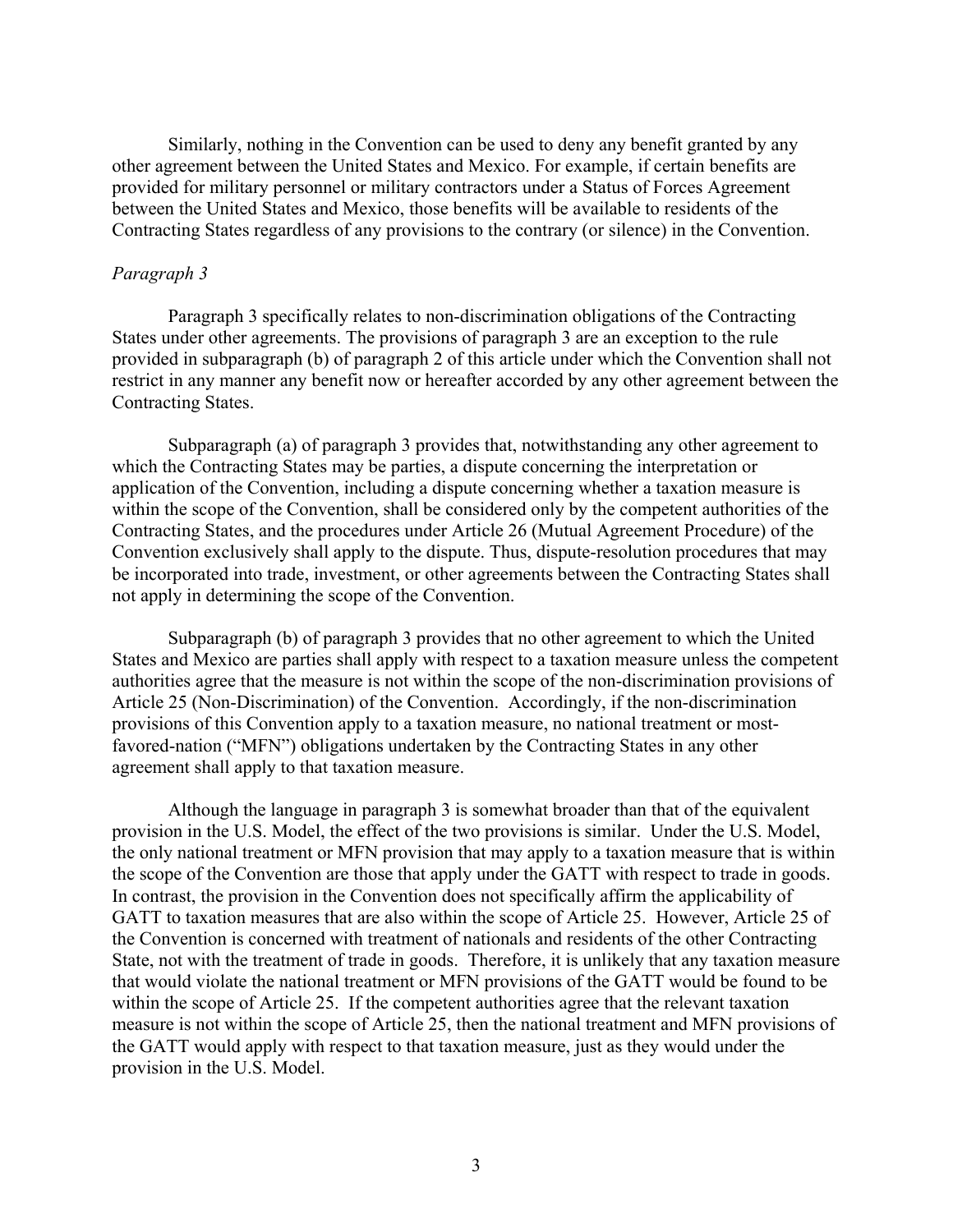Paragraph 3 defines a "measure" broadly. It would include, for example, a law, regulation, rule, procedure, decision, administrative action, or any other form of governmental action or guidance.

# *Paragraph 4*

Paragraph 4 contains the traditional saving clause found in U.S. tax treaties. The Contracting States reserve their rights, except as provided in paragraph 5, to tax their residents and citizens as provided in their internal laws, notwithstanding any provisions of the Convention to the contrary. For example, if a resident of Mexico performs professional services in the United States and the income from the services is not attributable to a permanent establishment in the United States, Article 7 (Business Profits) would by its terms prevent the United States from taxing the income. If, however, the resident of Mexico is also a citizen of the United States, the saving clause permits the United States to include the remuneration in the worldwide income of the citizen and subject it to tax under the normal Code rules (*i.e.*, without regard to Code section 894(a)). However, subparagraph 5(a) of this Article preserves the benefits of special foreign tax credit rules applicable to the U.S. taxation of certain U.S. income of its citizens resident in Mexico. See paragraph 4 of Article 24 (Relief from Double Taxation).

For purposes of the saving clause, "residence" is determined under Article 4 (Residence). Thus, an individual who is a U.S. resident under the Internal Revenue Code but who is deemed to be a resident of Mexico under the tie-breaker rules of Article 4 would be subject to U.S. tax only to the extent permitted by the Convention. For example, if an individual who is not a U.S. citizen is a resident of the United States under the Code, and is also a resident of Mexico under its law, and that individual has a permanent home available to him in Mexico and not in the United States, he would be treated as a resident of Mexico under Article 4 and for purposes of the saving clause. The United States would not be permitted to apply its statutory rules to that person if they are inconsistent with the treaty.

However, the person would be treated as a U.S. resident for U.S. tax purposes other than determining the individual's U.S. tax liability. For example, in determining under Code section 957 whether a foreign corporation is a controlled foreign corporation, shares in that corporation held by the individual would be considered to be held by a U.S. resident. As a result, other U.S. citizens or residents might be deemed to be United States shareholders of a controlled foreign corporation subject to current inclusion of Subpart F income recognized by the corporation. See Treas. Reg. section 301.7701(b)-7(a)(3). The application of the saving clause to former citizens and long-term residents is not addressed in paragraph 4, but in paragraphs 6, 7, and 8.

#### *Paragraph 5*

Some provisions are intended to provide benefits to citizens and residents even if such benefits do not exist under internal law. Paragraph 5 sets forth certain exceptions to the saving clause that preserve these benefits for citizens and residents of the Contracting States.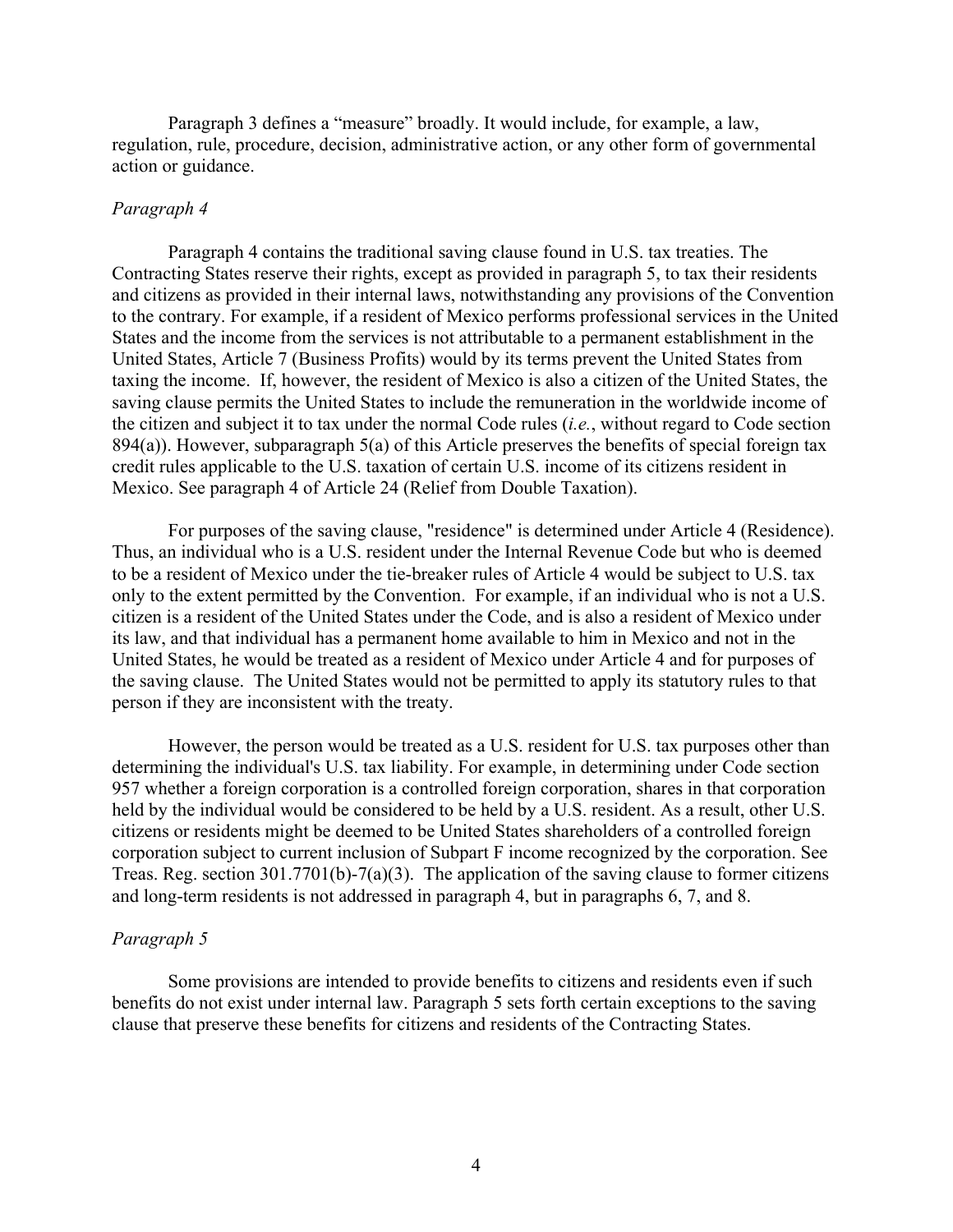Subparagraph (a) lists certain provisions of the Convention that are applicable to all citizens and residents of a Contracting State, despite the general saving clause rule of paragraph 4:

- (1) Paragraph 2 of Article 9 (Associated Enterprises) grants the right to a correlative adjustment with respect to income tax due on profits reallocated under Article 9.
- (2) Subparagraph 1(b) and paragraph 3 of Article 19 (Pensions, Annuities, Alimony, and Child Support) provide exemptions from source or residence State taxation for certain pension distributions, social security payments and child support.
- (3) Article 22 (Exempt Organizations) provides for reciprocal recognition of tax-exempt, charitable organizations resident in a Contracting State and qualifying for benefits of the Convention under paragraph 1(e) or 2 of Article 17 (Limitation on Benefits).
- (4) Article 24 (Relief from Double Taxation) confirms the benefit of a credit to citizens and residents of one Contracting State for income taxes paid to the other, even if such a credit may not be available under the Code.
- (5) Article 25 (Non-Discrimination) requires one Contracting State to grant national treatment to nationals of the other Contracting State in certain circumstances. Excepting this Article from the saving clause requires, for example, that the United States give such benefits to a national of Mexico even if that person is a citizen of the United States.
- (6) Article 26 (Mutual Agreement Procedure) may confer benefits on residents or nationals of the Contracting States. For example, the statute of limitations may be waived for refunds and the competent authorities are permitted to use a definition of a term that differs from the internal law definition.

As with the foreign tax credit, these benefits are intended to be granted by a Contracting State to its citizens and residents.

Subparagraph (b) of paragraph 5 provides a different set of exceptions to the saving clause. The benefits referred to are all intended to be granted to temporary residents of a Contracting State (for example, in the case of the United States, holders of non- immigrant visas), but not to citizens or to persons who have acquired permanent residence in that State. If beneficiaries of these provisions travel from one of the Contracting States to the other, and remain in the other long enough to become residents under its internal law, but do not acquire permanent residence status (*i.e.*, in the U.S. context, they do not become "green card" holders) and are not citizens of that State, the host State will continue to grant these benefits even if they conflict with statutory rules. The benefits preserved by this paragraph are the host country exemptions for the following items: government service salaries and pensions under Article 20 (Government Service); certain income of visiting students or business apprentices under Article 21 (Students); and the income of diplomatic agents and consular officers under Article 28 (Diplomatic Agents and Consular Officers).

# *Paragraph 6*

Under subparagraph (a) of paragraph 6, each Contracting State reserves for a period of ten years its right to tax former citizens and long-term residents whose loss of citizenship or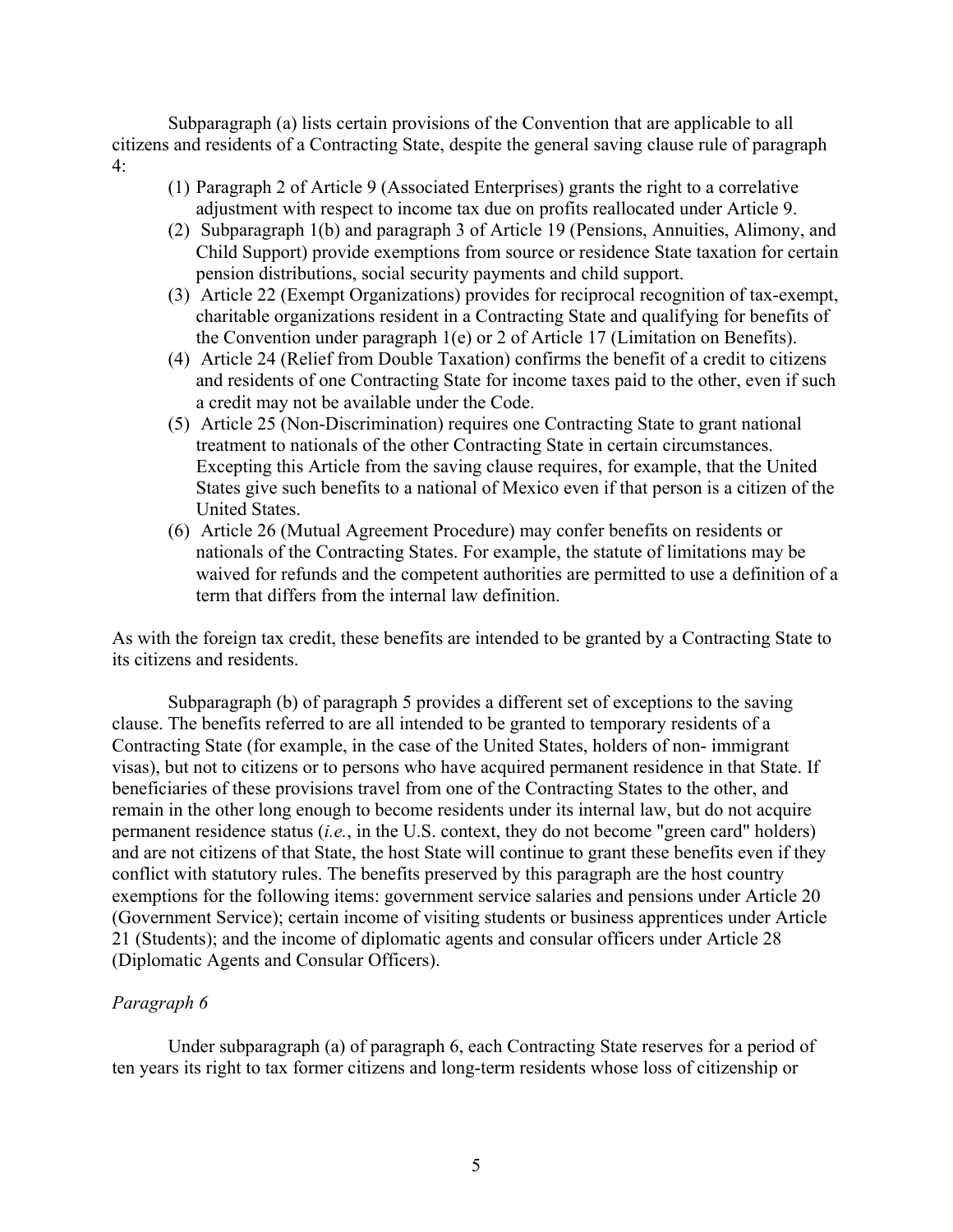long-term resident status had as one of its principal purposes the avoidance of tax. Thus, the saving clause in paragraph 4 applies to such persons for a period of ten years.

In the case of the United States, section 877 of the Code applies to former citizens and long-term residents of the United States whose loss of citizenship or long-term resident status had as one of its principal purposes the avoidance of tax. Under section 877, the United States generally treats an individual as having a principal purpose to avoid tax if either of the following criteria exceed established thresholds: (a) the average annual net income tax of such individual for the period of 5 taxable years ending before the date of the loss of status, or (b) the net worth of such individual as of the date of the loss of status. The thresholds are adjusted annually for inflation. Section 877(c) provides certain exceptions to these presumptions of tax avoidance. Paragraphs 7 and 8 provide similar factors that will be considered in favor of the taxpayer for purposes of determining whether one of the principal purposes of a change in status of a former citizen or long-term resident is the avoidance of tax.

Subparagraph (b) of paragraph 6 defines the term "long-term resident" of a Contracting State as an individual (other than a citizen of that State) who is a lawful permanent resident of that State in at least 8 of the 15 taxable years ending with the taxable year in which the individual ceased to be a long-term resident. In determining whether this threshold is met, the Convention provides that an individual will not be treated as a lawful permanent resident for any year in which the individual is: (1) treated as a resident of the other Contracting State, or as a resident of any country other than the first-mentioned State under the provisions of any other tax treaty of that Contracting State, and (2) the individual does not waive the benefits of such treaty applicable to residents of the other country. This test is consistent with U.S. law.

# *Paragraph 7*

In the case of an individual who is a former citizen of a Contracting State, a number of factors may be considered by that Contracting State in determining whether or not one of the principal purposes of that individual's loss of citizenship ("expatriation") was the avoidance of tax. Paragraph 7 sets forth the following factors which will be considered in favor of the taxpayer for purposes of determining whether a former citizen had a tax avoidance purpose for expatriating: (1) the individual is, at the time of his expatriation, a resident fully liable to tax in the other Contracting State, or becomes a resident fully liable to tax within a reasonable period after his expatriation; and (2) the individual meets one of the following four additional requirements: (a) the individual was a citizen of both Contracting States at birth and has remained a citizen of the other Contracting State; (b) at the time of expatriation (or within a reasonable period thereafter), the individual was or became a citizen of the other Contracting State, and that other Contracting State is the individual's country of birth, the country of birth of that individual's spouse, or the country of birth of either of that individual's parents; (c) in the 10 years prior to expatriation, the individual was present in the Contracting State from which he expatriated for no more than 30 days in each taxable year or year of assessment; or (d) the individual expatriated before he reached the age of 18 ½ years. This provision is consistent with U.S. law.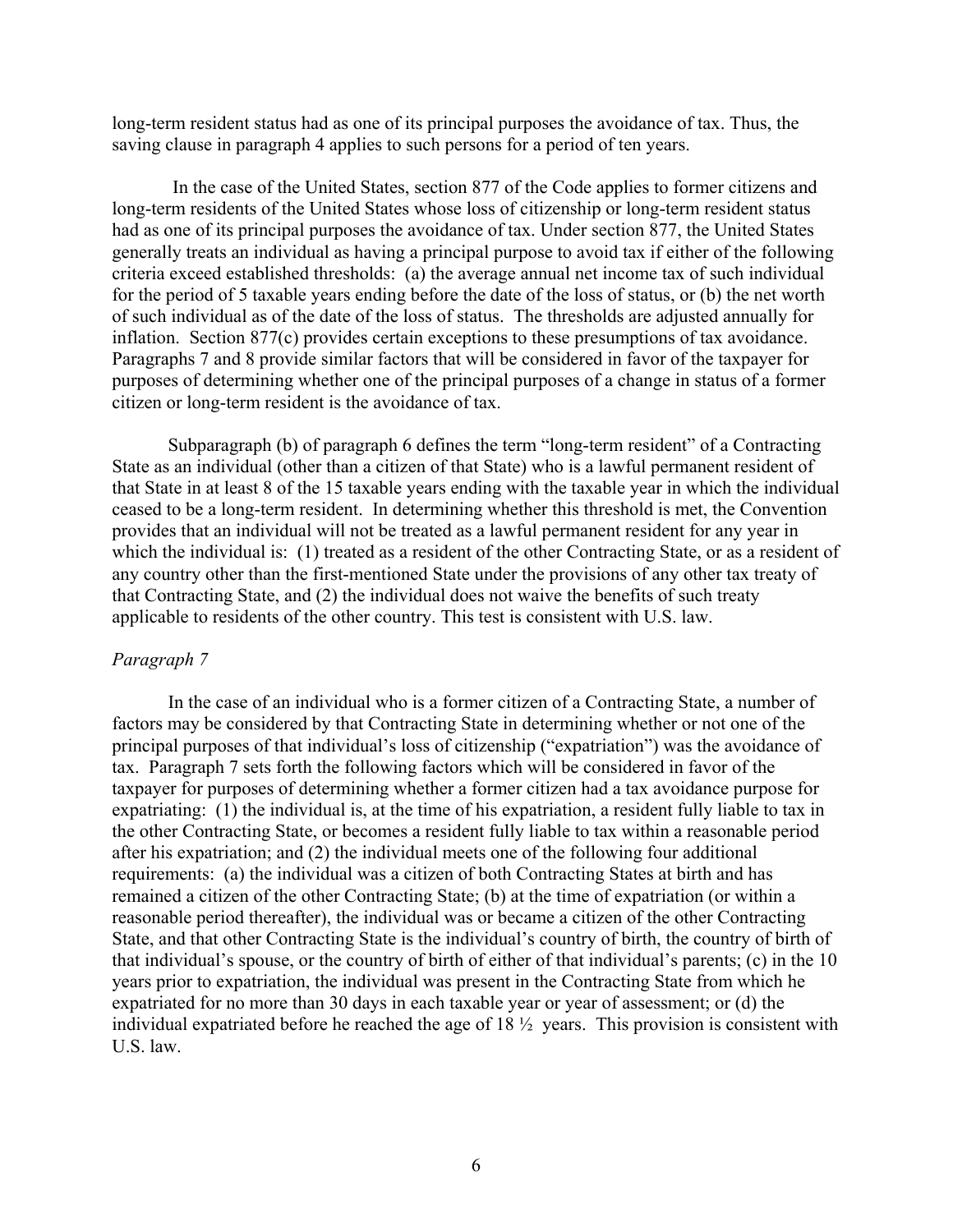### *Paragraph 8*

In the case of an individual who is a former long-term resident of a Contracting State, a number of factors may be considered by that Contracting State in determining whether or not one of the principal purposes of that individual's loss of long-term resident status ("expatriation") was the avoidance of tax. Paragraph 8 sets forth the following factors which will be considered favorably for purposes of determining whether a former long-term resident had a tax avoidance purpose for expatriating: (1) at the time of the individual's expatriation (or within a reasonable time thereafter) the individual is or becomes a resident fully liable to tax in the other Contracting State and that other Contracting State is the individual's country of birth, the country of birth of that individual's spouse, or the country of birth of either of that individual's parents; (2) in the 10 years prior to expatriation, the individual was present in the Contracting State from which he expatriated for no more than 30 days in each taxable year or year of assessment; or (3) the individual expatriated before he reached the age of 18 ½ years. This provision is consistent with U.S. law.

### **Article II**

Paragraph a) of Article II of the Protocol replaces Article 10 (Dividends) of the Convention. Article 10 provides rules for the taxation of dividends paid by a company that is a resident of one Contracting State to a beneficial owner that is a resident of the other Contracting State. The Article provides for full residence country taxation of such dividends and a limited source-State right to tax. Finally, the Article prohibits a State from imposing taxes on a company resident in the other Contracting State, other than a branch profits tax, on undistributed earnings.

#### *Paragraph 1*

The right of a shareholder's country of residence to tax dividends arising in the source country is preserved by paragraph 1, which permits a Contracting State to tax its residents on dividends paid to them by a company that is a resident of the other Contracting State. This paragraph has simply been restated and not amended.

# *Paragraph 2*

The State of source also may tax dividends beneficially owned by a resident of the other State, subject to the limitations of paragraphs 2 and 3. Paragraph 2 generally limits the withholding tax in the State of source on the dividend paid by a company resident in that State to 10 percent of the gross amount of the dividend. If, however, the beneficial owner of the dividend is a company resident in the other State and directly owns shares representing at least 10 percent of the voting power of the company paying the dividend, then the withholding tax in the State of source is limited to 5 percent of the gross amount of the dividend. Shares are considered voting shares if they provide the power to elect, appoint or replace any person vested with the powers ordinarily exercised by the board of directors of a U.S. corporation.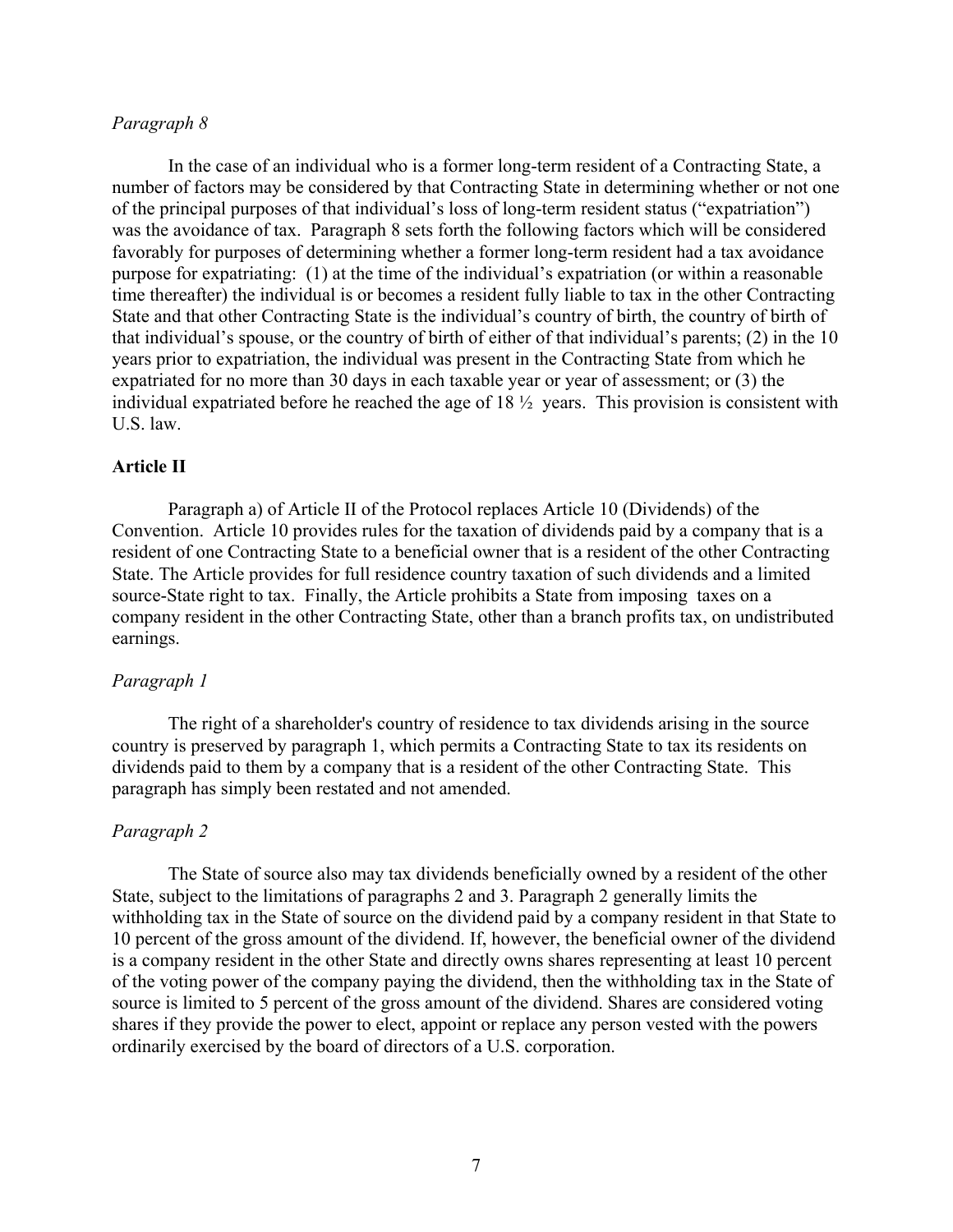The benefits of paragraph 2 may be granted at the time of payment by means of reduced withholding at source. It also is consistent with the paragraph for tax to be withheld at the time of payment at full statutory rates, and the treaty benefit to be granted by means of a subsequent refund so long as such procedures are applied in a reasonable manner.

Paragraph 2 does not affect the taxation of the profits out of which the dividends are paid. The taxation by a Contracting State of the income of its resident companies is governed by the internal law of the Contracting State, subject to the provisions of paragraph 5 of Article 25 (Non-Discrimination).

The term "beneficial owner" is not defined in the Convention, and is, therefore, defined as under the internal law of the country imposing tax (*i.e.*, the source country). The beneficial owner of the dividend for purposes of Article 10 is the person to which the dividend income is attributable for tax purposes under the laws of the source State. Thus, if a dividend paid by a corporation that is a resident of one of the States (as determined under Article 4 (Residence)) is received by a nominee or agent that is a resident of the other State on behalf of a person that is not a resident of that other State, the dividend is not entitled to the benefits of this Article. However, a dividend received by a nominee on behalf of a resident of that other State would be entitled to benefits. These limitations are confirmed by paragraph 12 of the OECD Commentaries to Article 10. See also paragraph 24 of the Commentary to Article 1 of the OECD Model.

Companies holding shares through fiscally transparent entities such as partnerships are considered for purposes of this paragraph to hold their proportionate interest in the shares held by the intermediate entity. As a result, companies holding shares through such entities may be able to claim the benefits of subparagraph (a) under certain circumstances. The lower rate applies when the company's proportionate share of the shares held by the intermediate entity meets the 10 percent threshold. Whether this ownership threshold is satisfied may be difficult to determine and often will require an analysis of the partnership or trust agreement.

#### *Paragraph 3*

Paragraph 3 provides exclusive residence-country taxation (*i.e.* a zero rate of withholding tax) with respect to certain dividends distributed by a company resident in one Contracting State to a resident in the other Contracting State. As described further below, the zero rate of withholding tax is available with respect to certain intercompany dividends and with respect to dividends received by tax-exempt pension funds.

Subparagraph (a) of paragraph 3 reduces the withholding tax rate to zero on dividends beneficially owned by a company that has owned directly 80 percent or more of the voting power of the company paying the dividend for the 12-month period ending on the date the dividend is declared.

Eligibility for the zero rate of withholding tax provided by subparagraph (a) is subject to an additional restriction which states that companies qualifying for treaty benefits by virtue of the active trade or business, ownership-base erosion or subsidiaries of a publicly traded NAFTA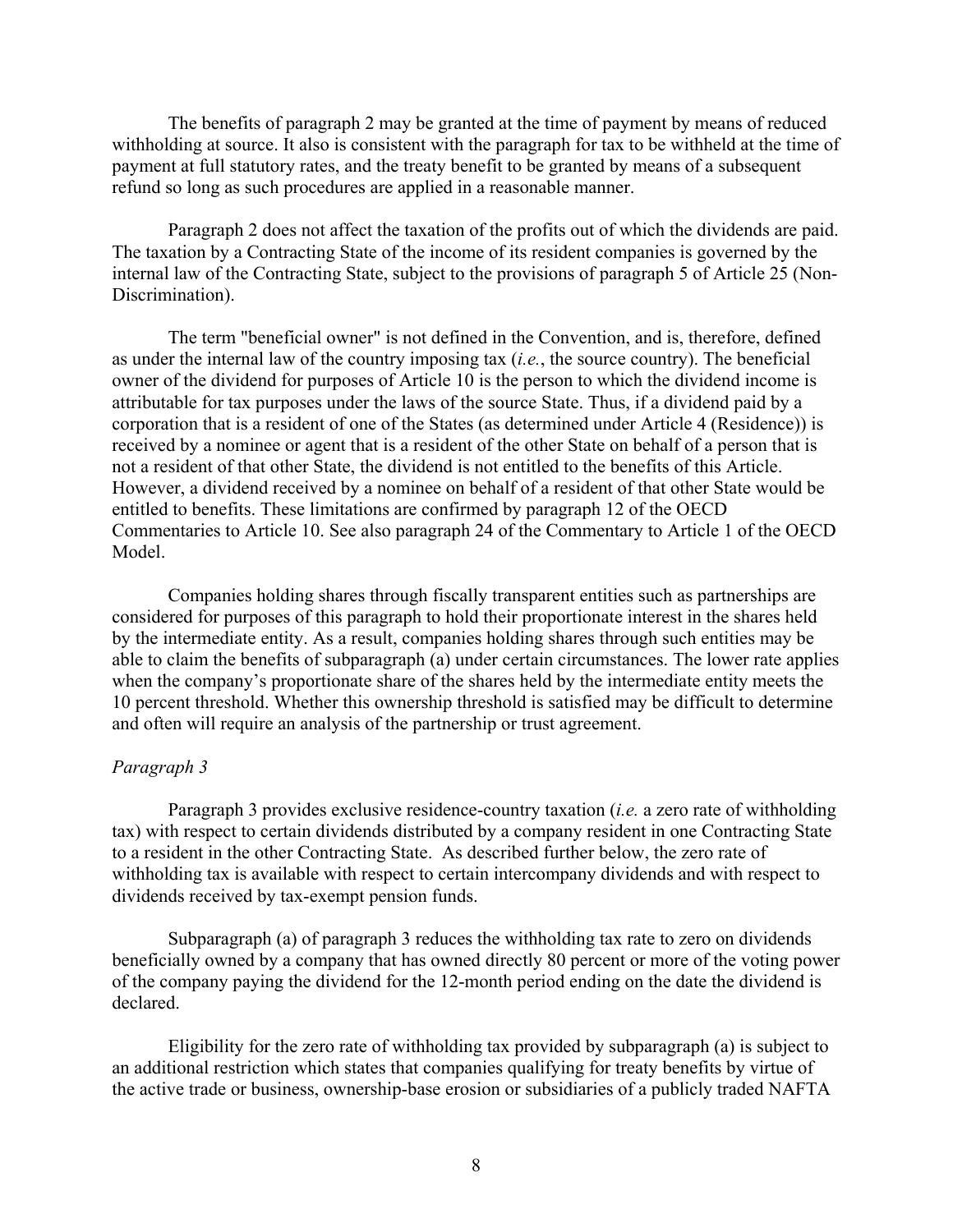company tests must have acquired shares representing 80 percent or more of the voting stock of the company paying the dividends prior to October 1, 1998. This restriction supplements those imposed under Article 17 (Limitation on Benefits), and is necessary because of the increased pressure on the Limitation on Benefits tests resulting from the fact that the Convention is one of the first U.S. tax treaties to provide for a zero rate of withholding tax on intercompany dividends. The test is intended to prevent companies from re-organizing in order to become eligible for the zero rate of withholding tax in circumstances where the Limitation on Benefits provision does not provide sufficient protection against treaty-shopping.

For example, assume that ThirdCo is a company resident in a third state. ThirdCo owns directly 100% of the issued and outstanding voting stock of USCo, a U.S. company, and of MEXCo, a Mexican company. MEXCo is a substantial company that manufactures widgets; USCo distributes those widgets in the United States. If ThirdCo contributes to MEXCo all the stock of USCo, dividends paid by USCo to MEXCo would qualify for treaty benefits under the active trade or business test of subparagraph (c) of paragraph 1 of Article 17. However, allowing ThirdCo to qualify for the zero rate of withholding tax, which is not available to it under the third state's tax treaty with the United States (if any), would encourage treaty-shopping.

In order to prevent this type of treaty-shopping, the Convention imposes an additional holding requirement on companies that qualify for benefits only under paragraphs 1(c) (the active trade or business test), 1(d)(iii) (the subsidiaries of a publicly traded NAFTA company test) or 1(f) (the ownership-base erosion test) of Article 17. For those companies, the zero rate of withholding tax is available only with respect to dividends received from companies that the recipient company owned, directly or indirectly, prior to October 1, 1998.

Accordingly, in the example above, MEXCo will not qualify for the zero rate of withholding tax on dividends unless it owned USCo before October 1, 1998. If it did own USCo before October 1, 1998, then it will continue to qualify for the zero rate of withholding tax on dividends so long as it qualifies for benefits under at least one of the tests of Article 17. So, for example, if ThirdCo decided to get out of the widget business and sold its stock in MEXCo to FWCo, a company that is resident in a country with which the United States does not have a tax treaty, MEXCo would continue to qualify for the zero rate of withholding tax on dividends so long as it continued to meet the requirements of the active trade or business test of Article 17(1)(c) or, possibly, the competent authority discretionary test of Article 17(2).

The results would be different under the "ownership-base erosion" test of Article 17(1)(f). For example, assume MEXCo is a passive holding company owned by Mexican individuals, which was established in 1996 to hold the shares of USCo. MEXCo qualifies for benefits only under the ownership-base erosion test of Article 17(1)(f). If the Mexican individuals sold their stock in MEXCo to FWCo, MEXCo would lose all the benefits accorded to residents of Mexico under the Convention (including the zero rate of withholding tax on dividends) because the company would not longer qualify for benefits under Article 17 (unless, of course, the U.S. competent authority were to grant benefits under Article 17(2)).

Other methods of qualifying under Limitation on Benefits do not raise the same concerns. Accordingly, a resident of a Contracting State that satisfies Limitation on Benefits by virtue of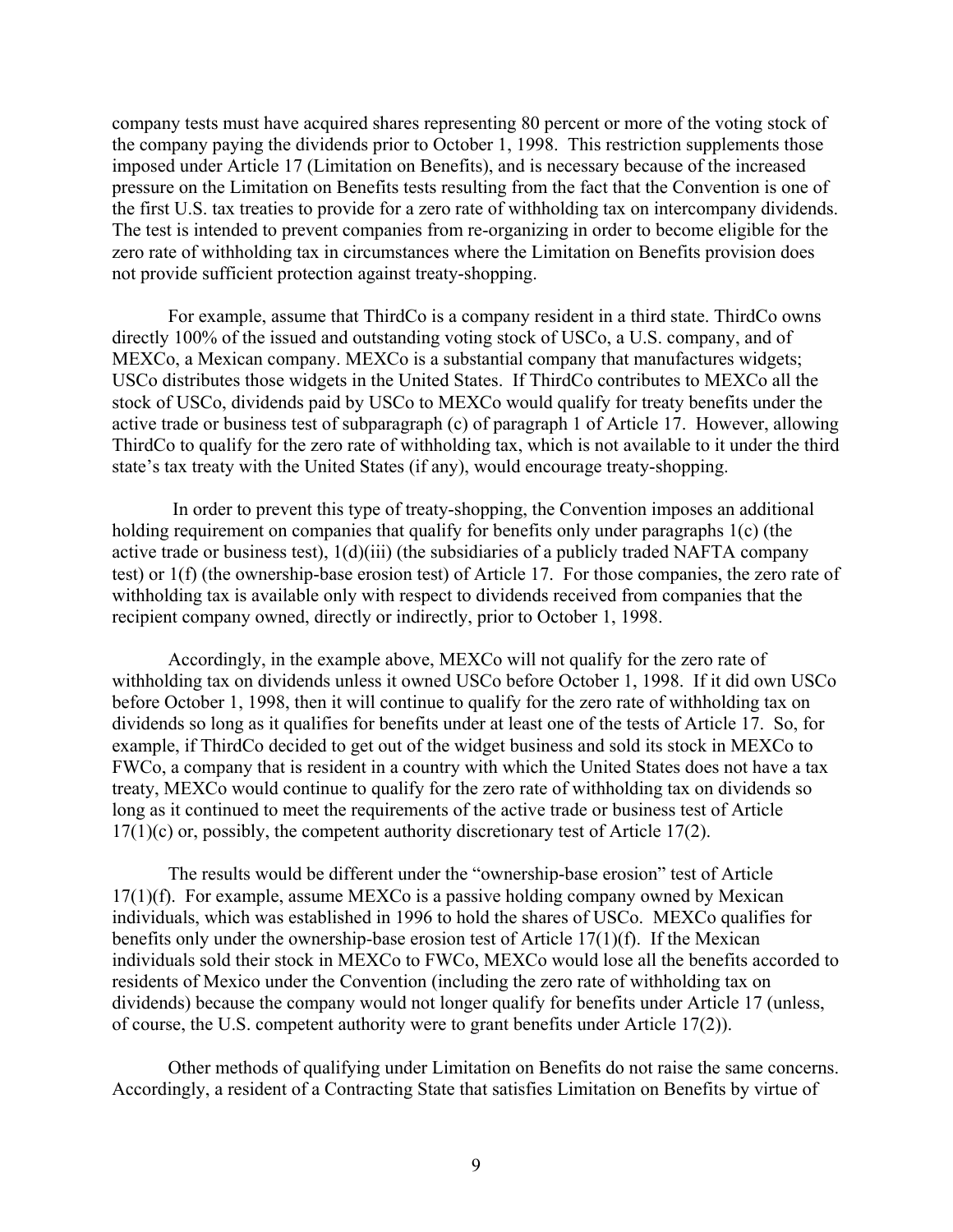being a publicly-traded company or a subsidiary of a publicly-traded company does not have to meet the October 1, 1998 holding requirement. Thus, a Mexican resident company that meets the listing and trading requirements of Article  $17(1)(d)(i)$  or (ii) will be entitled to the zero withholding rate on dividends no matter when it acquired the shares of the U.S. company (subject to the 12-month holding period requirement of Article 10(3)(a)).

Under Article 10(3)(a)(iii), a company that is a resident of a Contracting State may also qualify for the zero rate of withholding tax on dividends if it satisfies the derivative benefits test of Article 17(1)(g), even if it acquired the U.S. company after September 30, 1998 (subject to the 12-month holding requirement). As of the date of signing of the Protocol no company can qualify for the zero rate under the derivative benefits test because neither the U.S.-Canada nor the Mexico-Canada tax treaty provides for a zero rate of withholding taxes on dividends.

If a company does not qualify for the zero rate of withholding tax under any of the foregoing tests, it may request a determination from the relevant competent authority pursuant to paragraph 2 of Article 17. Benefits may be granted with respect to an item of income if the competent authority of the Contracting State in which the income arises determines that the establishment, acquisition or maintenance of such resident and the conduct of its operations did not have as one of its principal purposes the obtaining of benefits under the Convention. As noted below, paragraph 8 of Article 10 anticipates that the competent authorities may develop a commonly-agreed application of Article 17(2) as it relates to the zero rate of withholding tax.

Subparagraph (b) of paragraph 3 allows the zero rate of withholding tax for dividends beneficially owned by a trust, company, or other organization constituted and operated exclusively to provide benefits under a pension, retirement, or other employee benefit plan. In order to qualify for the zero rate of withholding tax, the trust, company or other organization must be generally exempt from tax in the Contracting State of which it is a resident, and the dividends must not be derived from the carrying on of a business, directly or indirectly, by such trust, company or organization. This exemption is parallel to an existing exemption from the withholding tax on interest available to pension funds under Article 11(4)(c).

## *Paragraph 4*

Paragraph 4 modifies in particular cases the maximum rates of withholding tax at source provided in paragraphs 2 and 3.

Subparagraph (a) provides that dividends paid by a RIC or a REIT are not eligible for the 5 percent maximum rate of withholding tax in subparagraph (a) of paragraph 2 or the zero rate of withholding tax of subparagraph (a) of paragraph 3. As described below, the zero rate provided by subparagraph (b) of paragraph 3 (with respect to dividends paid to a pension plan) will be available with respect to dividends paid by RICs and REITs in certain circumstances.

Subparagraph (b) of paragraph 4 provides that the 10 percent maximum rate of withholding tax in subparagraph (b) of paragraph (2), and the zero rate of withholding tax of subparagraph (b) of paragraph 3 with respect to pension funds, shall apply for dividends paid by a RIC.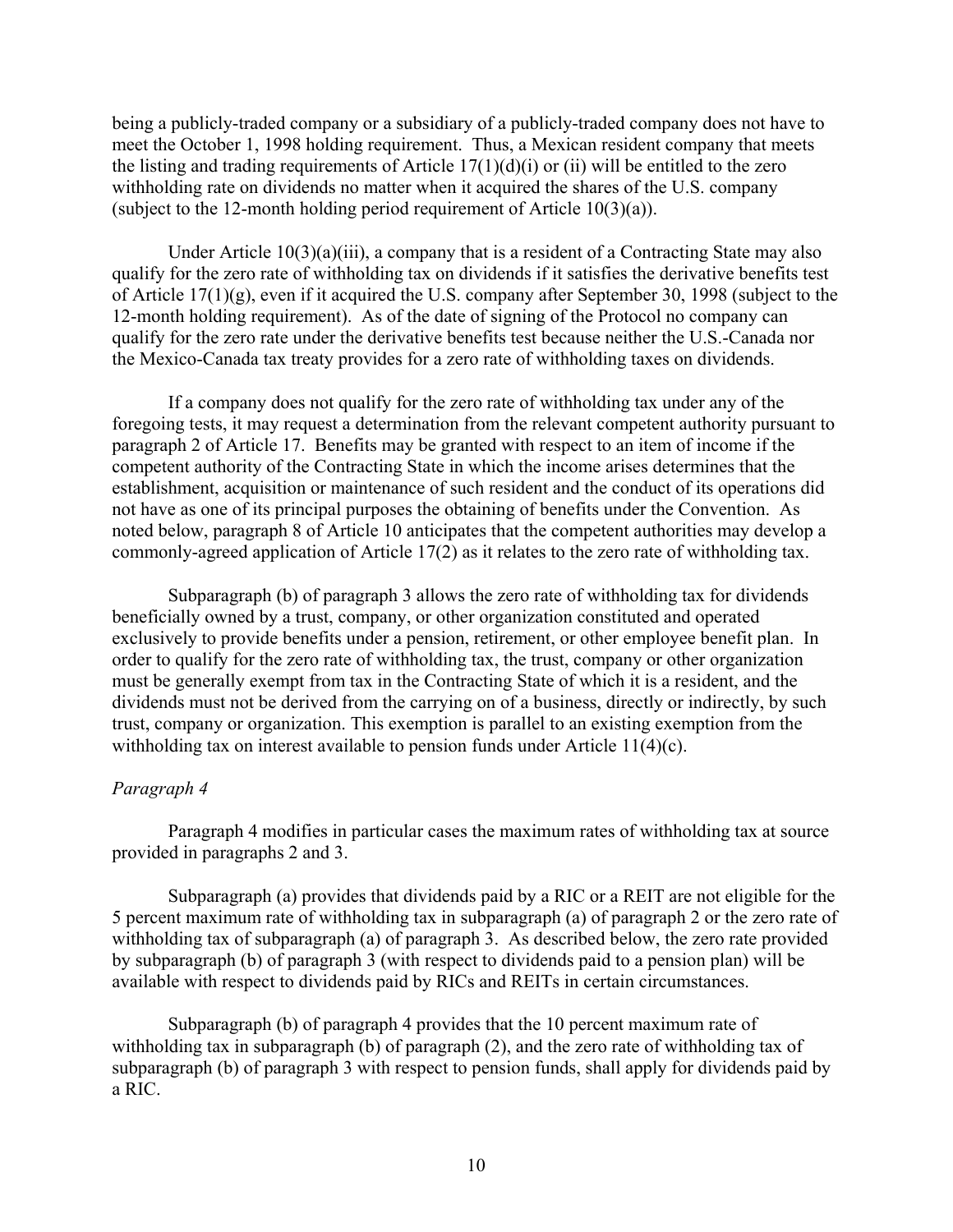Subparagraph (c) provides that the 10 percent withholding rate in subparagraph (b) of paragraph (2), and the zero rate of subparagraph (b) of paragraph 3 with respect to pensions, shall apply for dividends paid by a REIT, provided certain conditions are met. Pursuant to subparagraph  $(c)(i)$  of paragraph 4, a pension plan will qualify for the zero rate of withholding tax with respect to dividends paid by REITs, provided that the pension plan holds an interest of not more than 10 percent in the REIT. Other investors will qualify for the 10 percent rate of withholding tax if one of three conditions is met. First, the dividend may qualify for the 10 percent rate of withholding tax if the person beneficially entitled to the dividend is an individual holding an interest of not more than 10 percent in the REIT. Second, the dividend may qualify for the 10 percent rate of withholding tax if it is paid with respect to a class of stock that is publicly traded and the person beneficially entitled to the dividend is a person holding an interest of not more than 5 percent of any class of the REIT's stock. Third, the dividend may qualify for the 10 percent rate of withholding tax if the person beneficially entitled to the dividend holds an interest in the REIT of not more than 10 percent and the REIT is "diversified" (*i.e.*, the gross value of no single interest in real property held by the REIT exceeds 10 percent of the gross value of the REIT's total interest in real property). For purposes of this diversification test, foreclosure property is not considered an interest in real property, and a REIT holding a partnership interest is treated as owning its proportionate share of any interest in real property held by the partnership.

The restrictions set forth above are intended to prevent the use of RICs and REITs to gain inappropriate source-country tax benefits for certain shareholders resident in Mexico. For example, a company resident in Mexico that wishes to hold a diversified portfolio of U.S. corporate shares could hold the portfolio directly and pay a U.S. withholding tax of 10 percent on all of the dividends that it receives. Alternatively, it could hold the same diversified portfolio by purchasing 10 percent or more of the interests in a RIC. If the RIC is a pure conduit, there may be no U.S. tax cost to interposing the RIC in the chain of ownership. Absent the special rule in paragraph 4, such use of the RIC could transform portfolio dividends, taxable in the United States under the Convention at 10 percent, into direct investment dividends taxable at zero or 5 percent.

Similarly, a resident of Mexico directly holding U.S. real property would pay U.S. tax either at a 30 percent rate on the gross income or at graduated rates on the net income. As in the preceding example, by placing the real property in a REIT, the investor could transform real estate income into dividend income, taxable at the rates provided in Article 10, significantly reducing the U.S. tax that otherwise would be imposed. Paragraph 4 prevents this result and thereby avoids a disparity between the taxation of direct real estate investments and real estate investments made through REIT conduits. In the cases covered by the exceptions, the holding in the REIT is not considered the equivalent of a direct holding in the underlying real property.

# *Paragraph 5*

Paragraph 5 excludes from the general source country limitations under paragraph 2 and 3 dividends paid with respect to holdings that form part of the business property of a permanent establishment or fixed base situated in the source country. This paragraph has simply been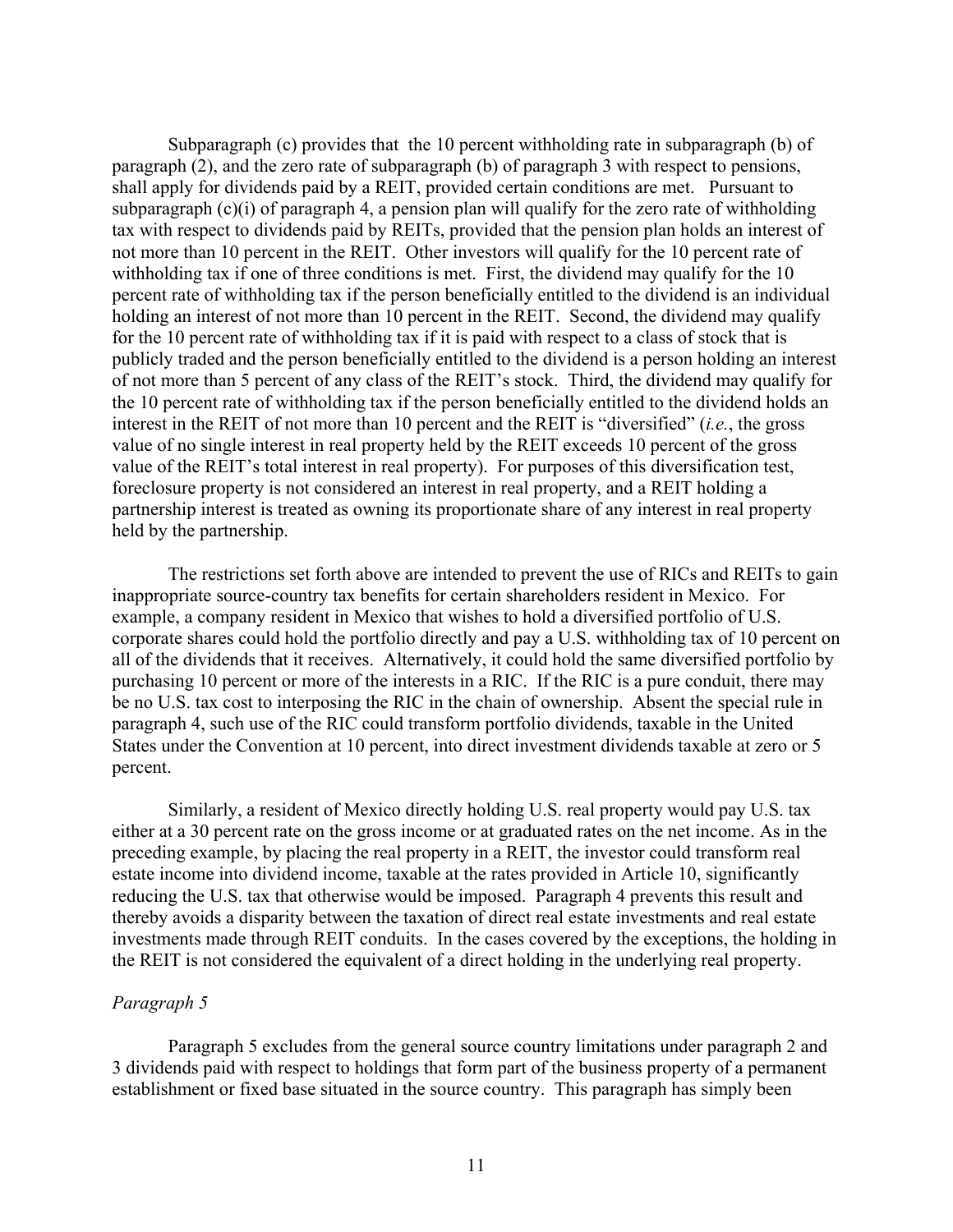restated and not amended. Such dividends will be taxed on a net basis using the rates and rules of taxation generally applicable to residents of the State in which the permanent establishment is located, as modified by the Convention. An example of dividends paid with respect to the business property of a permanent establishment would be dividends derived by a dealer in stock or securities from stock or securities that the dealer held for sale to customers. In such a case, Article 7 (Business Profits) applies with respect to business profits from a permanent establishment and Article 14 (Independent Personal Services) applies to income from the performance of personal services in an independent capacity from a fixed base.

The provisions of this paragraph shall apply to dividends attributable to a permanent establishment or fixed base even in the case of a permanent establishment or fixed base that once existed in the State but that no longer exists. See the Technical Explanation of paragraph 2 of Article 7 and of Article 14.

# *Paragraph 6*

Paragraph 6 provides a broad and flexible definition of the term "dividends." This paragraph has simply been restated and not amended. The definition is intended to cover all arrangements that yield a return on an equity investment in a corporation as determined under the tax law of the state of source, as well as arrangements that might be developed in the future.

The term dividends includes income from shares, or other corporate rights that are not treated as debt under the law of the source State, that participate in the profits of the company. The term also includes income that is subjected to the same tax treatment as income from shares by the law of the State of source. Thus, a constructive dividend that results from a non-arm's length transaction between a corporation and a related party is a dividend.

In the case of the United States, the term dividend includes amounts treated as a dividend under U.S. law upon the sale or redemption of shares or upon a transfer of shares in a reorganization. See, *e.g.*, Rev. Rul. 92-85, 1992-2 C.B. 69 (sale of foreign subsidiary's stock to U.S. sister company is a deemed dividend to extent of subsidiary's and sister's earnings and profits). Further, a distribution from a U.S. publicly traded limited partnership, which is taxed as a corporation under U.S. law, is a dividend for purposes of Article 10. However, a distribution by a limited liability company is not characterized by the United States as a dividend and, therefore, is not a dividend for purposes of Article 10, provided the limited liability company is not taxable as a corporation under U.S. law.

Finally, a payment denominated as interest that is made by a thinly capitalized corporation may be treated as a dividend to the extent that the debt is recharacterized as equity under the laws of the source State. Paragraph 9 of the Convention's first protocol clarifies this by providing that each Contracting State may apply its statutory rules for distinguishing debt and equity or for preventing thin capitalization in defining dividends for purposes of this article. In the case of the United States, these rules include Code section 163(j).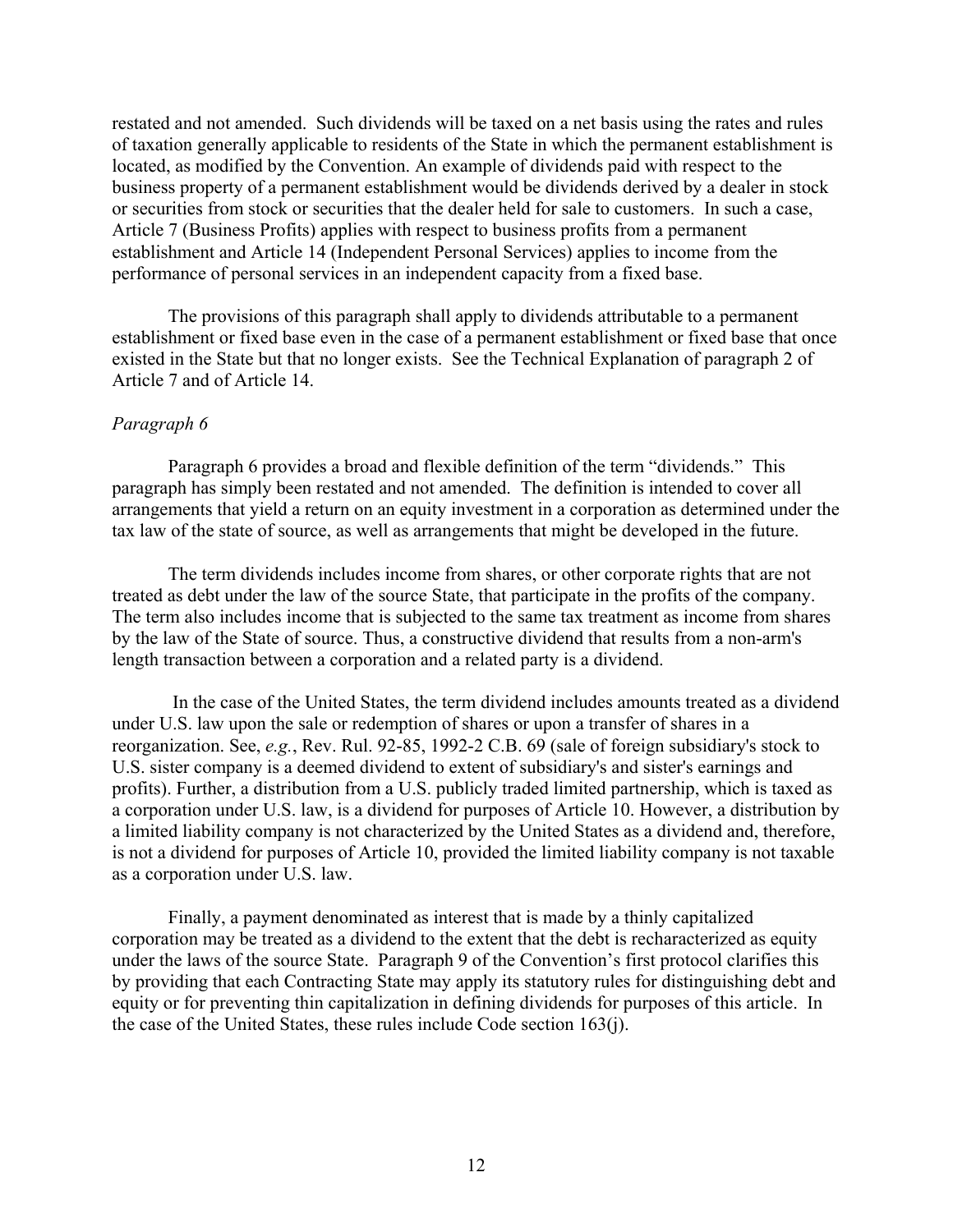### *Paragraph 7*

A State's right to tax dividends paid by a company that is a resident of the other State is restricted by paragraph 7 to cases in which the dividends are paid to a resident of that State or are attributable to a permanent establishment in that State. Thus, a State may not impose a "secondary" withholding tax on dividends paid by a nonresident company out of earnings and profits from that State. In the case of the United States, paragraph 7, therefore, overrides the ability to impose taxes under sections 871 and 882(a) on dividends paid by foreign corporations that have a U.S. source under section  $861(a)(2)(B)$ .

## *Paragraph 8*

Paragraph 8 provides that the competent authorities of the Contracting States shall consult each other with a view to develop a commonly agreed upon application of clause iv) of subparagraph (a) of paragraph 3 of this Article which provides that if a company does not qualify for the zero withholding rate under any of the tests provided for in paragraph 3, it may request a determination that the benefits of the zero rate of withholding tax shall be granted by the relevant competent authority pursuant to paragraph 2 of Article 17. To the extent a common application is agreed upon, the competent authorities shall publish regulations or other public guidance.

#### *Relation to Other Articles*

Notwithstanding the foregoing limitations on source country taxation of dividends, the saving clause of paragraph 4 of Article 1 (General Scope) permits the United States to tax dividends received by its residents and citizens, subject to the special foreign tax credit rules of paragraph 6 of Article 24 (Relief from Double Taxation), as if the Convention had not come into effect.

The benefits of this Article are also subject to the provisions of Article 17 (Limitation on Benefits). Thus, if a resident of Mexico is the beneficial owner of dividends paid by a U.S. company, the shareholder must qualify for treaty benefits under at least one of the tests of Article 17 in order to receive the benefits of this Article.

Paragraph b) of Article II of the Protocol replaces paragraph 8 of the Convention's existing protocol. The new paragraph provides that if the United States agrees in a tax treaty to a dividend exemption under conditions more beneficial than those in paragraph 3, the Contracting States shall, at Mexico's request, consult each other with a view to concluding another protocol to incorporate a similar provision into paragraph 3 of Article 10 (Dividends).

Paragraph c) of Article II of the Protocol is a technical correction to ensure that the provisions of the Convention's existing protocol paragraph 9 (relating to the application of statutory thin capitalization rules) will continue to refer to the definition of "dividends," which in the new Article 10 is found in paragraph 6.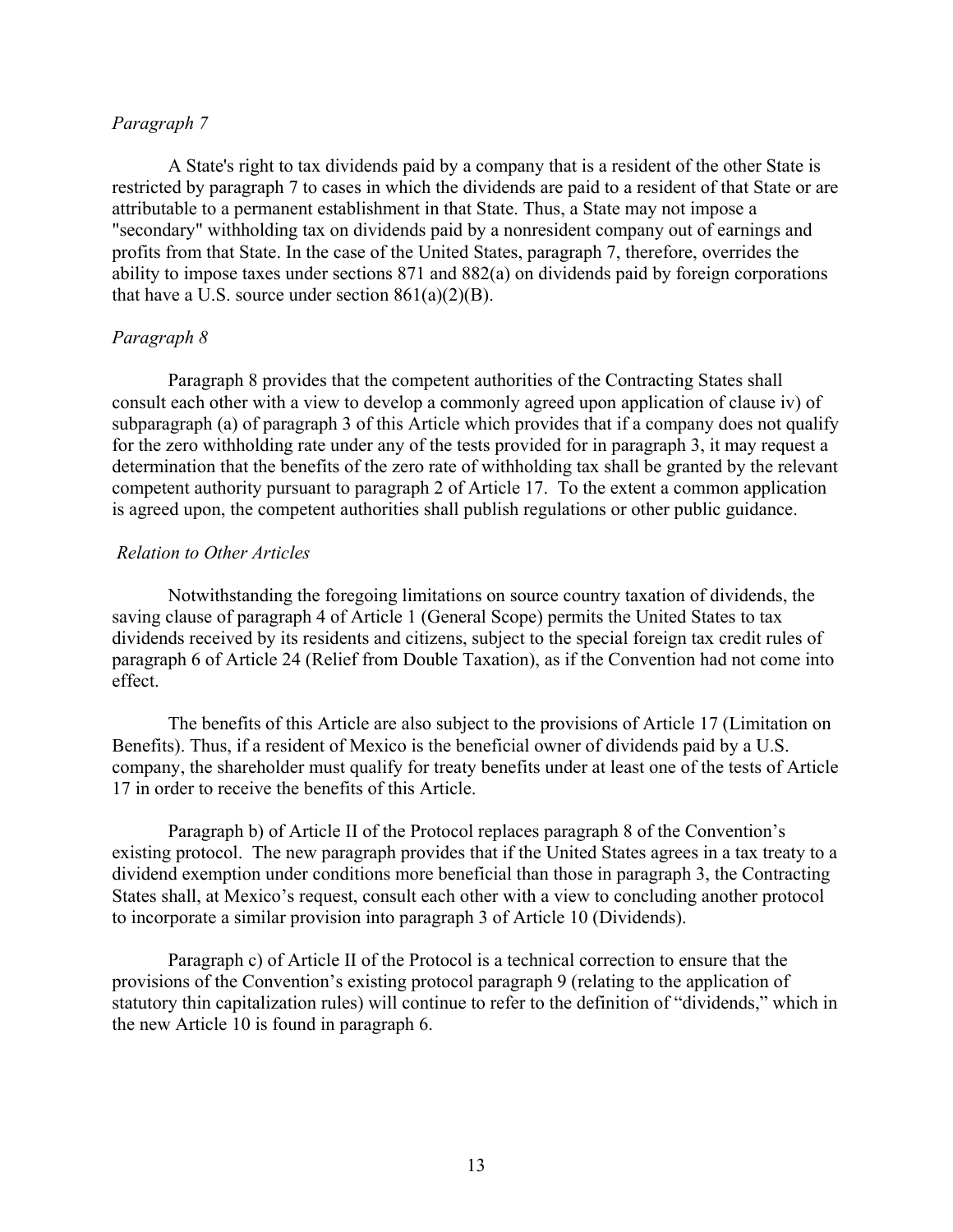## **Article III**

Article III of the Protocol amends Article 11A (Branch Tax) of the Convention by inserting an additional paragraph 3. Paragraphs 1 and 2 of Article 11A permit a Contracting State to impose branch taxes on the dividend equivalent amount and excess interest of a company resident in the other Contracting State which derives business profits attributable to a permanent establishment located in the first-mentioned State or which derives income subject to tax on a net basis in the first-mentioned State under Article 6 (Income from Immovable (Real Property)) or Article 13 (Capital Gains).

Paragraph 3 of Article 11A provides that the branch profits tax will not be imposed if certain requirements are met. In general, these requirements provide rules for a branch that parallel the rules for when a dividend paid by a subsidiary will be subject to exclusive residencecountry taxation. Accordingly, the branch profits tax may not be imposed in the case of a company which, before October 1, 1998, was engaged in activities constituting a permanent establishment (whether or not the permanent establishment was actually profitable during that period) or to income or gains that are of a type that would be subject to the provisions of Article 6 or paragraphs 1 or 4 of Article 13. In addition, the branch profits tax does not apply to a company which is a qualified person by reason of clauses (i) or (ii) of subparagraph (d) of paragraph 1 of Article 17 (Limitation on Benefits) (*i.e.*, a publicly-traded company), nor does it apply to a company that is entitled to benefits with respect to dividends under subparagraph (g) of paragraph 1 of Article 17. Finally, the branch profits tax does not apply to a company entitled to benefits under paragraph 2 of Article 17 with respect to the dividend equivalent amount.

Thus, for example, if a Mexican company would be subject to the branch profits tax with respect to profits attributable to a U.S. branch and not reinvested in that branch, paragraph 3 may apply to eliminate the branch profits tax if that branch was established in the United States before October 1, 1998 and the other requirements of the Convention (e.g., Limitation on Benefits) are met. If, by contrast, a Mexican company that did not have a branch in the United States before October 1, 1998, takes over after October 1, 1998, the activities of a branch belonging to a third party, then the branch profits tax would apply, unless the Mexican company is a qualified person under clauses (i) and (ii) of subparagraph (d ) of paragraph 1 of Article 17, or is entitled to benefits under subparagraph (g) of paragraph 1, or paragraph 2 of that Article.

Moreover, the transfer of assets from a branch that meets the requirements for an exemption under paragraph 3 into a subsidiary that meets the requirements of paragraph 3 of Article 10 should not change the result. Accordingly, in that case, it is expected that the U.S. competent authority will exercise its discretion to treatthe new parent-subsidiary to qualify for the zero rate of withholding tax, so long as the Mexican parent meets the 80-percent ownership requirement of paragraph 3(a) of Article 10 with respect to the subsidiary.

#### **Article IV**

Article IV of the Protocol amends paragraph 4 of Article 13 (Capital Gains) of the Convention.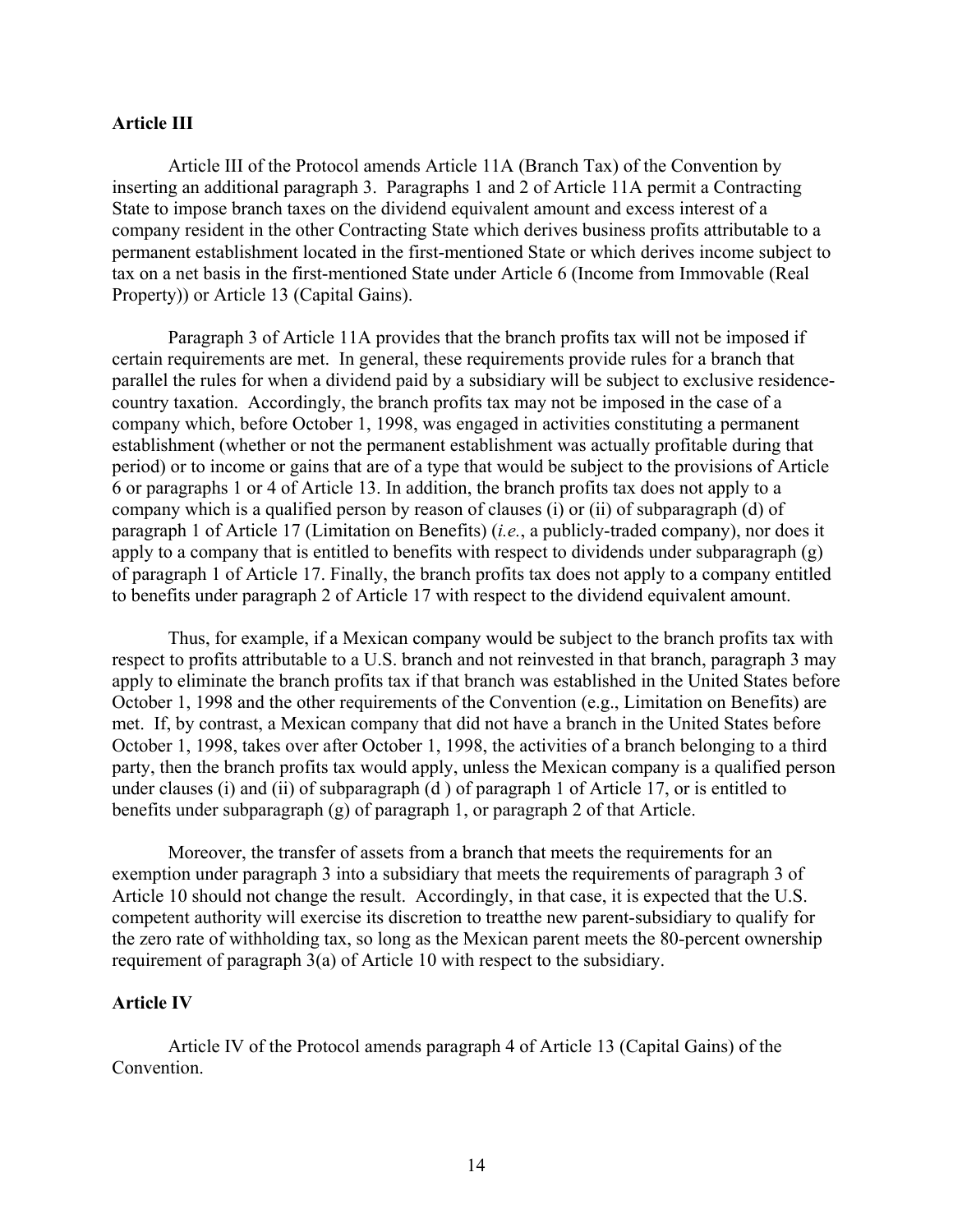Paragraph 4 allows the Contracting State of which a company is resident to tax certain gains from the sale of shares of that company if the gain is derived by a resident of the other Contracting State. This rule is the same as in the existing Convention. In the existing Convention, this paragraph contains a second sentence that provides that the State of residence of the taxpayer will treat the gain that may be taxed by the other Contracting State as arising in that Contracting State to the extent necessary to avoid double taxation. This sentence has been removed because it is no longer necessary in light of the change to paragraph 3 of Article 24 (Relief from Double Taxation) described below.

# **Article V**

Article V of the Protocol replaces paragraph 3 of Article 24 (Relief From Double Taxation) of the Convention, the existing rule that re-sources income taxed in accordance with the Convention to relieve double taxation.

Specifically, paragraph 3 as revised states that the State of residence of the taxpayer will treat an item of gross income (as defined under its law) that may be taxed by the other State in accordance with the Convention as arising in that other State. In the case of the United States, this means that, if the Convention allows Mexico to tax an item of gross income (as defined under U.S. law) derived by a resident of the United States, the United States will treat that item of gross income as gross income from sources within Mexico for U.S. foreign tax credit purposes. In that case, however, section  $904(g)(10)$  may apply for purposes of determining the U.S. foreign tax credit with respect to income subject to this re-sourcing rule. Section 904(g)(10) generally applies the foreign tax credit limitation separately to re-sourced income. Furthermore, the paragraph 3 re-sourcing rule applies to gross income, not net income. Accordingly, U.S. expense allocation and apportionment rules, see, *e.g.*, Treas.Reg. section 1.861-9, continue to apply to income re-sourced under paragraph 3.

## **Article VI**

This Article contains the rules for bringing the Protocol into force and giving effect to its provisions.

# *Paragraph (a)*

Paragraph (a) provides for the ratification of the Convention by both Contracting States according to their constitutional and statutory requirements. Each State must notify the other as soon as its requirements for ratification have been complied with. The Convention will enter into force on the date of the later of such notifications.

In the United States, the process leading to ratification and entry into force is as follows: Once a treaty has been signed by authorized representatives of the two Contracting States, the Department of State sends the treaty to the President who formally transmits it to the Senate for its advice and consent to ratification, which requires approval by two-thirds of the Senators present and voting. Prior to this vote, however, it generally has been the practice for the Senate Committee on Foreign Relations to hold hearings on the treaty and make a recommendation